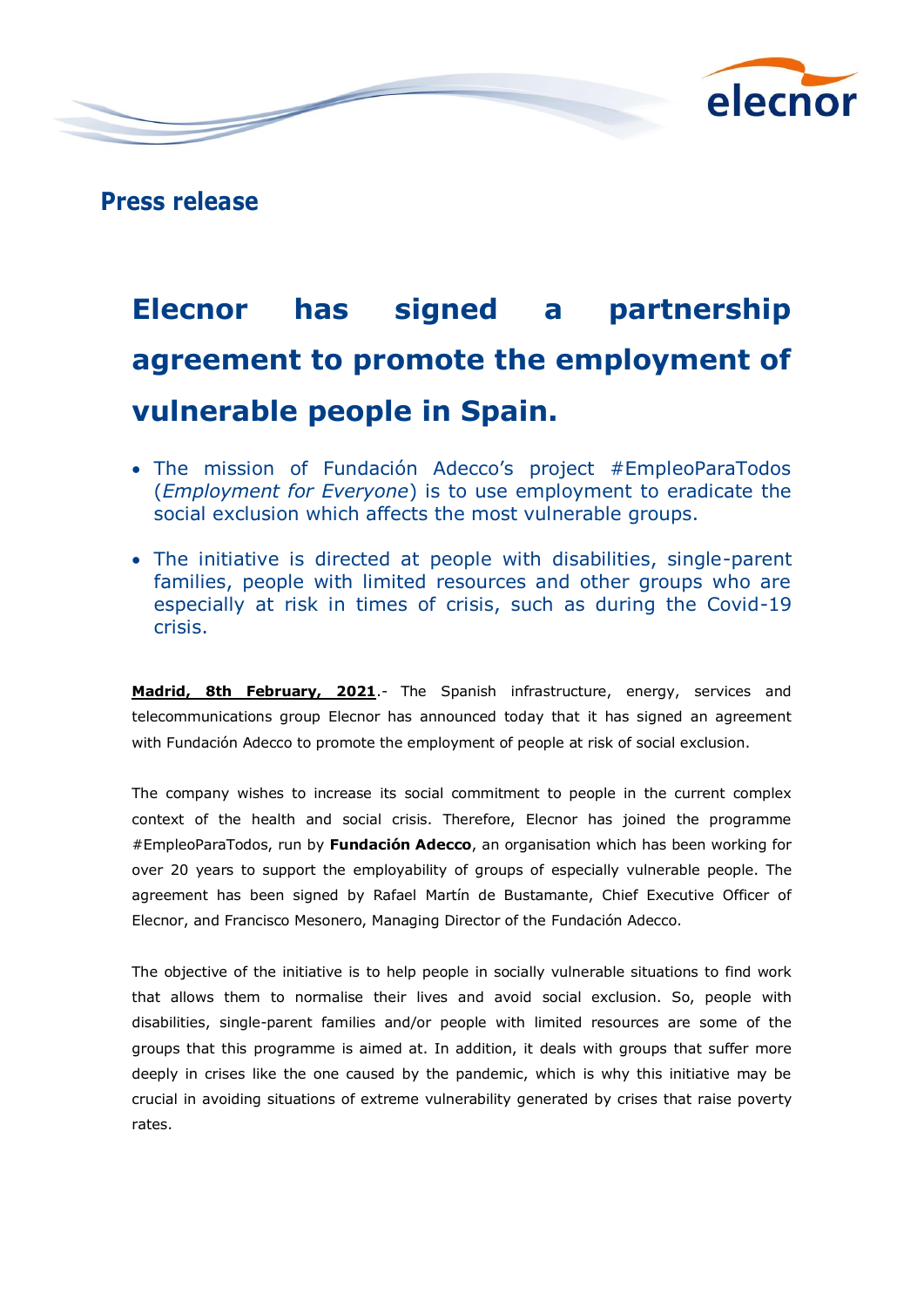

The project #EmpleoParaTodos covers two essential areas: job seekers and companies. So, on one hand there is a team of inclusion consultants who guide, train and assist people at risk of exclusion so that they can find a job as quickly as possible; and, on the other hand, there is a team with expert knowledge of companies' needs. This team promotes awareness in work environments through **Diversity, Equity and Inclusion (DEI)** strategies that have an impact across the company.

The Chief Executive Officer of Elecnor, Rafael Martín de Bustamante, emphasises that "during these extremely difficult months we have sought to reinforce our commitment to the most vulnerable people in society more than ever, to help reduce levels of poverty and exclusion in our society. This agreement lets us help people at risk of exclusion through selfsufficiency, personal development and the return to normality that can only be provided by employment."

As for Francisco Mesonero, Managing Director of Fundación Adecco, he thanks Elecnor for their support and calls for empathy and awareness from the business sector. "In times of adversity and uncertainty, the commitment of the business community is crucial to prevent the most vulnerable people becoming victims of the crisis twice over. However, it is not only about social justice; supporting those who are being hit the hardest simultaneously boosts the competitivity of the company, making it more diverse, innovative and sustainable."

Through this commitment Elecnor continues to move towards a new model of society and company, which should have workforces that are diverse and inclusive, made up of people with different skills, abilities, perspectives and experiences. It is precisely in this human diversity that companies will find the innovation and competitivity necessary to tackle a changing future.

## **About Elecnor**

Elecnor is one of Spain's leading business groups in the infrastructure, renewable energy, services and new technologies industries. With over 60 years of continuous growth and a presence in 55 countries, Elecnor focuses its activity on different industries, from electricity, gas, industrial plants, railways, telecommunications, water, control systems, construction, the environment and installation maintenance to aerospace engineering. Its strong international outlook has led it to a continuous expansion process which has opened the doors to new markets around the world, especially in Europe, North America, Central America, South America, Africa, Australia and the Middle East. Elecnor, which is listed on the Continuous Market, has a highly qualified team of professionals and a total workforce of 14,855 employees. In 2019, the company reported revenues of 2,454 million euros and a consolidated net profit of 126.4 million euros.

For more information, please visit [www.elecnor.com](http://www.elecnor.com/).